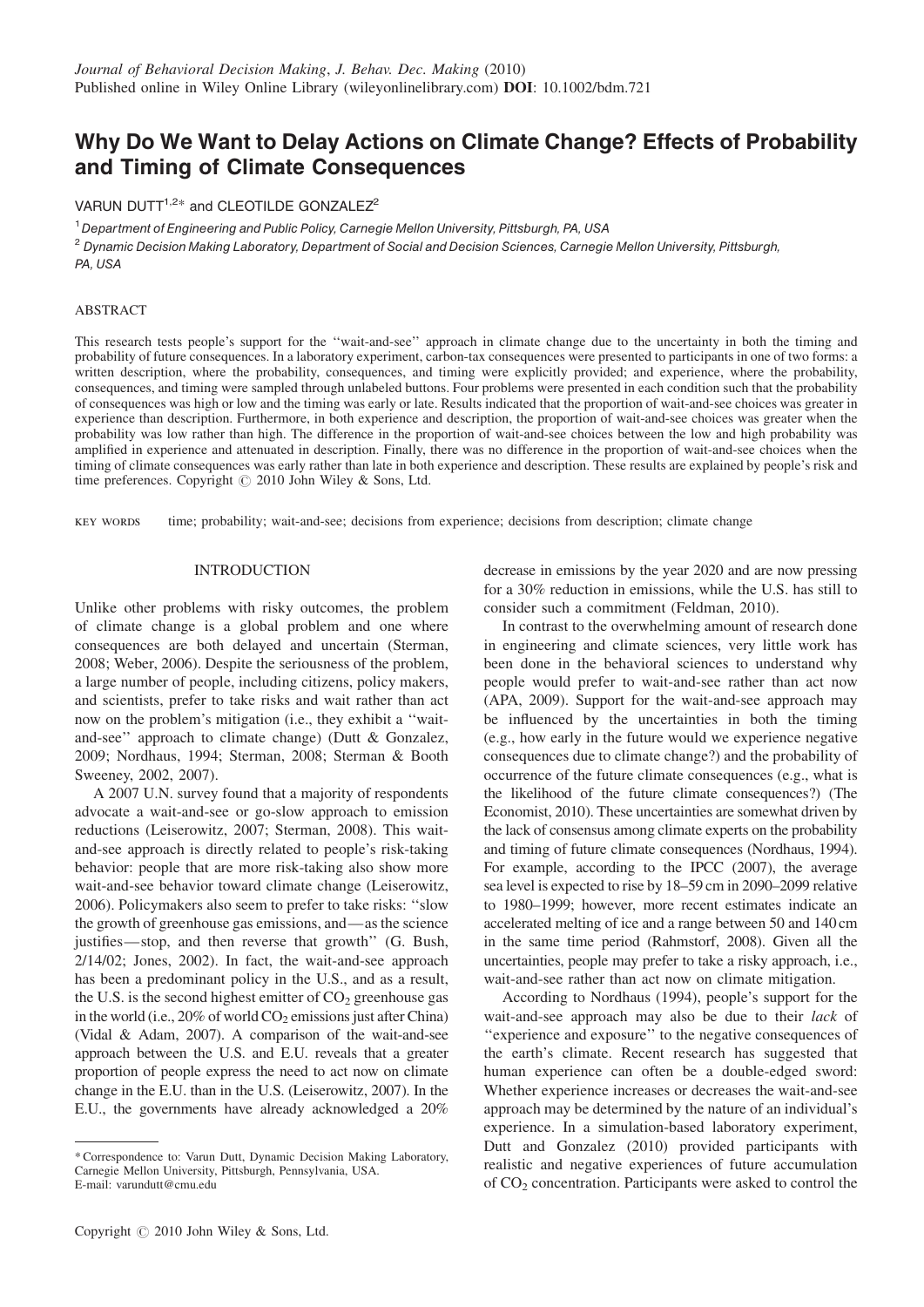# Journal of Behavioral Decision Making

 $CO<sub>2</sub>$  concentration in the atmosphere in a simulation called the ''dynamic climate change simulation'' (DCCS). Participants that were exposed to DCCS showed a lower proportion of wait-and-see choices in a follow-up task, compared to participants without experiences in the DCCS. Thus, an immediate and certain experience of  $CO<sub>2</sub>$  concentrations and the difficulties associated with its stabilization in the DCCS reduced the proportion of wait-and-see choices compared to no experience at all. Unlike the exposure to immediate and certain experiences in a laboratory-based simulation, however, experiences of climate change in the real world are much delayed and uncertain, and exposure to realistic climate consequences can vary considerably from individual to individual. Thus, day-to-day personal experiences do not always agree with the scientific descriptions and predictions of future climate consequences: when there is two feet of snow on the ground, a person perceives the threat of climate change as far-off. For example, the recent ''snowmageddon'' in Washington, DC was sufficient enough for several congressmen to set back progress on an energy and climate bill pending legislation in Congress (Condon, 2010). Furthermore, given the uncertainties and complexity of the earth's climate, people seem to rely more on their recent day-to-day experiences, rather than on the scientific predictions and written descriptions about the catastrophic consequences of climate change in the future. This behavior is supported by recent findings suggesting that as the complexity of a problem increases, people rely more on their own experience rather than on a written description of a risky situation (Lejarraga, 2010).

Motivated by the above observations, this research aims at understanding human decisions to ''wait-and-see'' or ''act-now'' when they are asked to experience different probabilities and timings of future climate consequences compared to when they are presented with a written description of the same. In this study, in a laboratory experiment, people make wait-and-see (risk-taking) or act-now (risk-averse) choices based on an experience or based on a written description of the future consequences of climate change. The experiment is a direct application of established Judgment and Decision Making (JDM) principles to the problem of waitand-see on climate, and an extension of those findings that bring together the effects of the probability and timing of consequences on decisions from description and experience.

In the past, literature in JDM has either considered the influence of probability that is presented as a description or experience on people's decisions without considering the timing of consequences (Hertwig, Barron, Weber, & Erev, 2004; Kahneman & Tversky, 1979), or it has considered the influence of the timing of consequences as a description or experience on people's decisions without considering the probability (Loewenstein & Elster, 1992; Madden, Begotka, Raiff, & Kastern, 2003; Thaler, 1981). Thus, the contribution of this paper to JDM is unique and the climate problem is ideally suited for investigating the joint effects of probability and timing on people's decisions, as the future climate consequences are both delayed in time and are uncertain.

In what follows, we first summarize the JDM research relevant to generating our hypotheses about human behavior when making decisions from an experience or from a written description in situations that vary in the probability and timing of future climate consequences. Next, we present a laboratory experiment that manipulates the presentation of probability and timing in the form of an experience or a written description. Then, we present the results of this experiment and discuss the implications of the results to policy and JDM research.

# Decisions from description and experience: Effects of probability and timing

Current research in JDM has documented the differences in human risk-taking behavior when making decisions from experience or decisions from description (e.g., Hertwig et al., 2004; Hertwig, in press). In decisions from description, people are asked to choose between two alternatives described by their consequences and probabilities. In contrast, in decisions from experience, people make repeated decisions by clicking on two unlabeled buttons (representing two alternatives) (Barron & Erev, 2003), or sample the consequences as many times as they wish before making a final choice for one of the two alternatives (Hertwig et al., 2004).

The main finding from this literature is that when making decisions from experience, people behave as if the low probability consequences have less impact than they deserve according to their objective probabilities, whereas in decisions from description people behave as if the low probability consequences have more impact than they deserve (consistent with the predictions from cumulative prospect theory) (Hau, Pleskac, Kiefer, & Hertwig, 2008; Hertwig, in press; Hertwig & Erev, 2009; Hertwig et al., 2004; Weber, Shafir, & Blais, 2004). As a result, the risktaking behavior predicted by prospect theory in decisions from description gets reversed in decisions from experience. The reversal of people's risk-taking behavior has been attributed to the reliance on small samples in decisions from experience (Gottlieb, Weiss, & Chapman, 2007; Hertwig et al., 2004; Rakow, Demes, & Newell, 2008; Ungemach, Chater, & Stewart, 2009); differential impact of low and high probability consequences in gamble problems (Hau et al., 2008); and reliance on observed recent and frequent experiences of consequences (Gonzalez & Dutt, 2010; Hertwig, in press; Lejarraga, Dutt, & Gonzalez, in press; Weber et al., 2004).

The change in people's risk preferences documented in decisions from experience and description is highly relevant to our understanding of people's support for the wait-andsee approach for climate. As explained above, a written description of the probability and the timing of future climate consequences do not always agree with a person's day-to-day experiences of climate consequences. Currently, climate change might be perceived as a low probability event because the consequences are delayed and there is considerable individual variability of human experiences. For example, a consequence of climate change is a reduction of glaciers in the Himalayas, but the reduction happens slowly and most people living in cities do not experience it.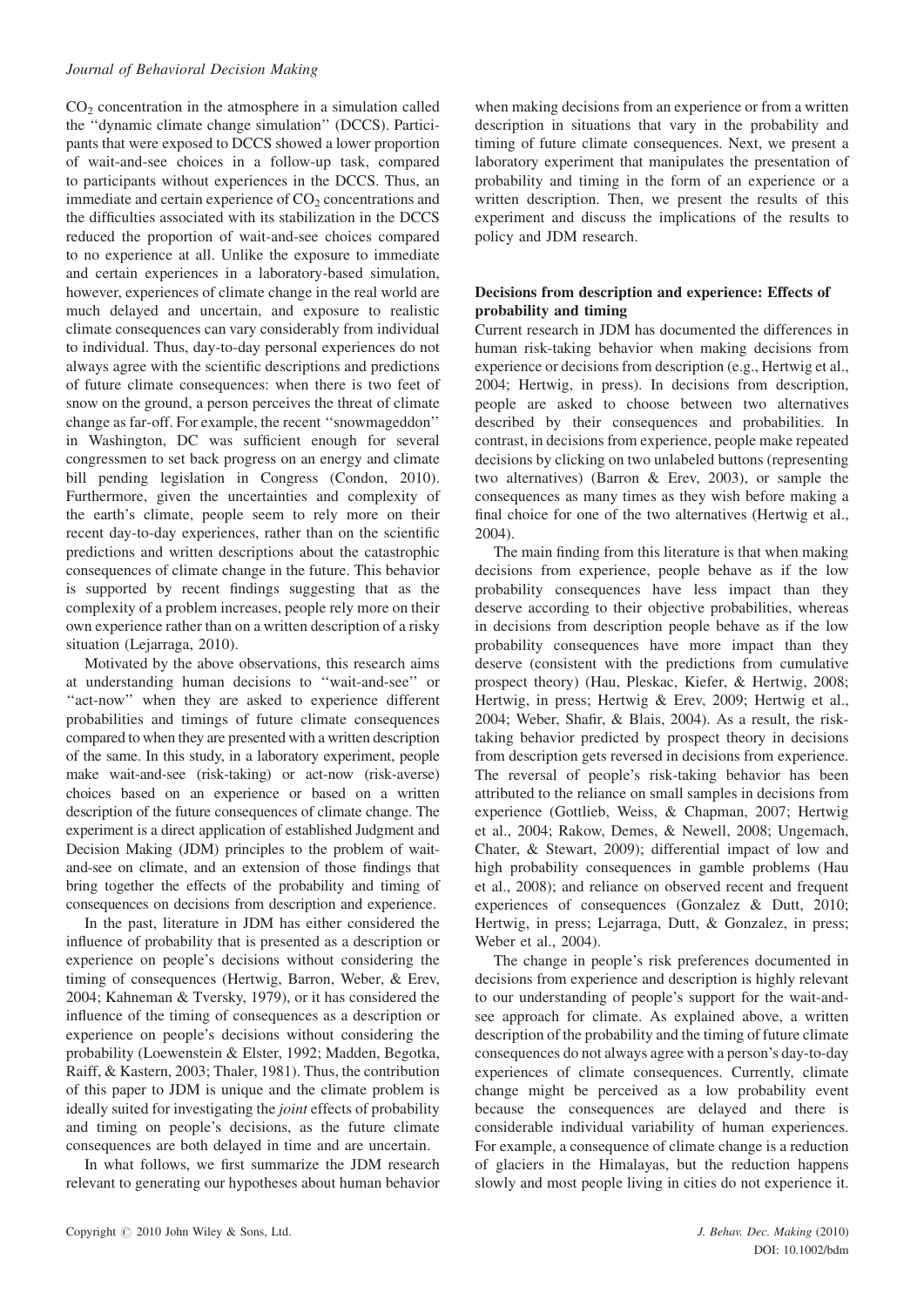Thus, people might perceive future climate consequences as low probability events that have a negligible chance of occurring in the future. According to the JDM literature, we expect people to behave as if future climate consequences have less impact than they deserve according to their objective probabilities, when making decisions from experience. Similarly, we expect people to behave as if the future climate consequences have more impact than they deserve according to their objective probabilities, when making decisions from a written description. Thus, we hypothesize that

H1 : The proportion of wait-and-see choices will be greater when decisions are made from experience than from a written description.

Literature in JDM has also documented people's risk-taking choices to be a function of both the probability of a consequence (low probability or high probability) and of the sign of the consequence (loss consequence or gain consequence) (Kahneman & Tversky, 1979; Tversky & Fox, 1995; Tversky & Kahneman, 1992). The basic finding is a ''fourfold pattern'' (Hertwig, in press): In decisions from description, people are risk-taking when the probability of a loss is high and when the probability of a gain is low. Similarly, people are risk averse when the probability of a gain is high and when the probability of a loss is low (Tversky & Fox, 1995). This fourfold pattern of risk-taking and risk-aversion in decisions from description has been replicated in many studies in the past (Cohen, Jaffray, & Said, 1987; Fishburn & Kochenberger, 1979; Hershey & Schoemaker, 1980; Kahneman & Tversky, 1979). The fourfold pattern has been explained as per the tenets of prospect theory (Kahneman & Tversky, 1979), which suggests that the utility of a gamble problem is the product of a value function with a probability-weighting function. The shape of the value function is concave for gains and convex for losses, relative to a common reference point. In addition, the shape of the probability-weighting function is nonlinear such that low probability consequences have more impact than they deserve according to their objective probabilities and moderate and high probability consequences have less impact than they deserve according to their objective probabilities.

In decisions from experience, researchers have shown a reversal of the fourfold pattern observed in decisions from description (Hertwig et al., 2004): People are risk-taking when the probability of a gain is high, but risk-averse when it is low. At the same time, they are risk-taking when the probability of a loss is low, but risk-averse when it is high (Hertwig, in press). Although it might become difficult to explain people's risk-taking behavior in decisions from experience according to the prospect theory in a form that theory was originally proposed (Kahneman & Tversky, 1979), researchers have tried to apply the prospect theory to decisions from experience by recalibrating the theory's parameters (Hau et al., 2008). Thus, the recalibrated weighting and value functions in the prospect theory are

able to account for the observations in decisions from experience (in fact the recalibration makes the theory provide one of the best accounts for results in decisions from experience). However, the recalibrated parameters in decisions from experience also turn the weighting function into an identity function of probability and this questions whether the essence of the theory is retained, postrecalibration (Hau et al., 2008; Hertwig, in press).

An act-now approach to climate change requires paying a cost (e.g., a carbon-tax), and thus, an act-now approach demands a monetary loss right now. In contrast, a wait-andsee approach to climate change, with some probability of occurring in the future, might entail losing a larger sum of money (e.g., as a tax). Given the inverse predictions of risk-taking behavior in decisions from description and experience, we expect that in description, people would prefer to wait-and-see (i.e., behave risk-taking) when they are presented with a carbon-tax payment that has a high probability of occurrence in the future, but people would prefer to act-now (i.e., behave risk-averse) when they are presented with a tax payment that has a low future probability of occurrence. In contrast, in experience, people would prefer to wait-and-see when they experience a carbontax payment that has a low probability of occurrence in the future, but would prefer to act-now when they experience one that has a high probability of occurrence in the future. Thus, the proportion of wait-and-see choices should be greater when the probability of tax payment is low and should be smaller when the probability of tax payment is high. Therefore, in experience, the difference in the proportion of wait-and-see choices between a low and a high probability tax payment will be amplified compared to description. In description, the difference in the proportion of wait-and-see choices between a low and high probability tax payment will be attenuated.

We hypothesize that

H2 : The difference in the proportion of wait-and-see choices between a low probability and a high probability climate consequence will be greater when making decision from experience than when making decision from description.

In addition to the uncertainty in the occurrence of future climate consequences, there is also an uncertainty and lack of consensus on the timing of the consequences (e.g., how soon from now the climate consequences are expected to appear) (Nordhaus, 1994). As mentioned above, the decisions from experience and description paradigms in JDM have been used to assess the effects of the probability and timing of future consequences independently; the paradigms have still not been used to assess the joint effects of the probability and timing on people's risk preferences. According to the literature in time preferences, a person tends to avoid a high and certain cost now (e.g., defer an increase in tax) when the associated benefits are distant in the future (magnitude effect) (Ainslie, 1975; Loewenstein & Elster, 1992; Thaler, 1981; Weber, 2006). However, a wait-and-see decision in the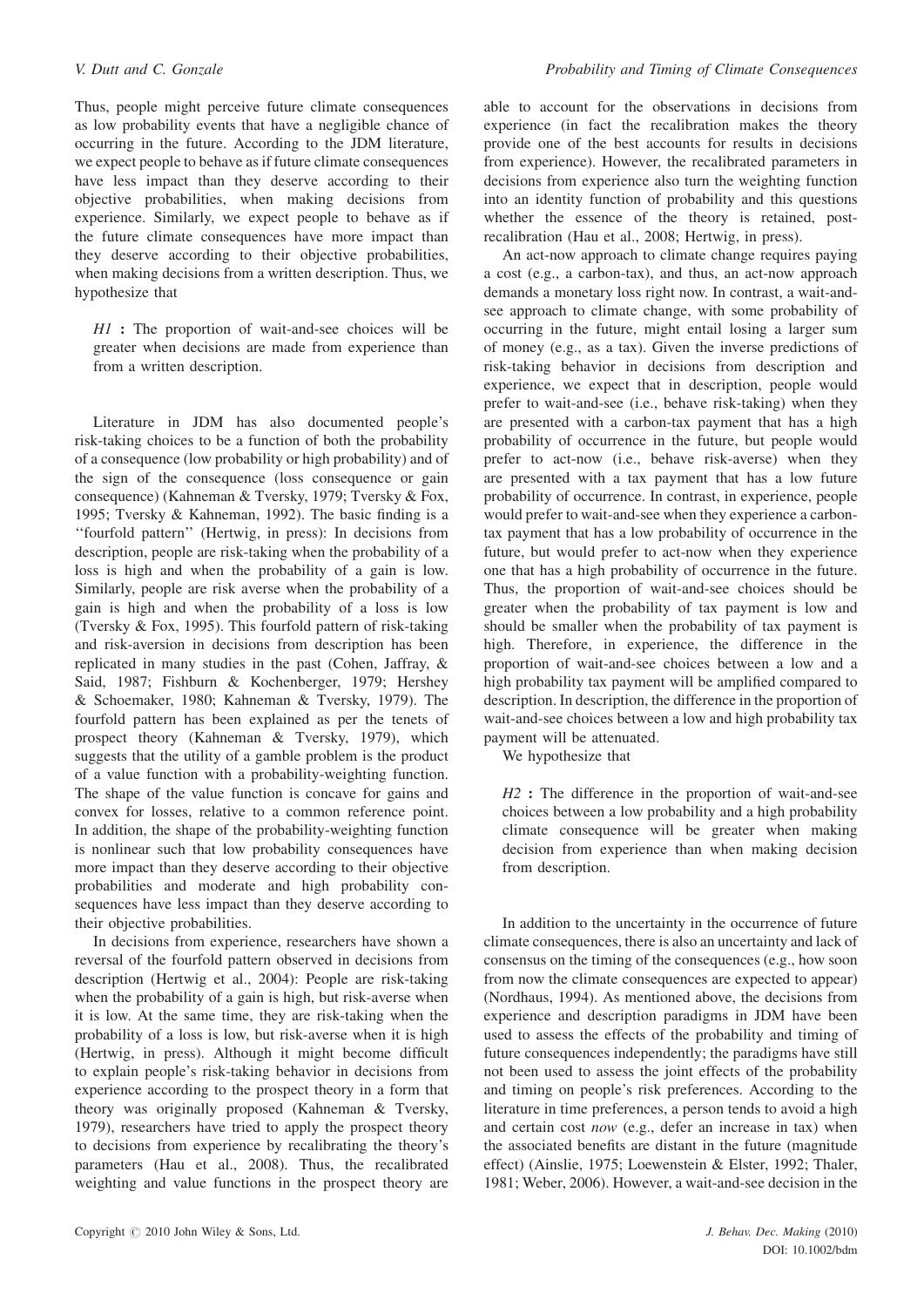### Journal of Behavioral Decision Making

climate problem may also be influenced by the ''discount rate'' (the interest rate used to determine the present value of future tax payments) (dynamic-inconsistency effect) (Benzion, Rapoport, & Yagil, 1989). Due to the magnitude and dynamic-inconsistency effects, a person's discount rate falls with an increase in time to pay a tax amount and an increase in magnitude of the tax amount.

The carbon-tax one would have to pay to mitigate climate change is predicted to grow as one decides to follow a wait-and-see approach (Stern, 2006). The nature of growth of the carbon-tax is nonlinear with small increments in the carbon-tax early in the future and larger increments late in the future (Stern, 2006). Thus, we expect that someone would prefer to pay a smaller carbon-tax now, rather than to pay a very large carbon-tax late in the future. Because of the nonlinear increase in the carbon-tax with increase in time, the tax one would need to pay early in the future (e.g., 10 years from now) might not be much larger than the carbontax one would need to pay right now. Therefore, one might decide to wait and pay the tax later in the future (wait-andsee) rather than pay it right now (act-now).

Previous research has tested the effects of providing a time delayed monetary reward on people's time-preferences when the reward was presented either as a hypothetical reward (a written description of a delay in getting a reward) or as a real reward (an actual experience of the delay in getting a reward) (Madden et al., 2003). In their study, half of the participants were tested first with hypothetical rewards and then with real rewards; the other half were tested first with real rewards and then with the hypothetical rewards. In all cases, the amount of reward that could be won was \$10, which was offered to a participant at different time delays. Participants were asked to choose one of the two alternatives: ''\$X delivered today and \$10 delivered in Y years.'' The \$X corresponded to an immediate reward and \$10 corresponded to a delayed reward. For the hypothetical rewards, participants did not receive any of the rewards that they chose in different problems. In contrast, for the real rewards, the reward was physically delayed and mailed out to participants after a time delay (Y), if participants had selected to delay the reception of the reward in a randomly selected problem. According to Madden et al. (2003) there was no difference in the amount of reward for which a participant switched from an immediate reward to a delayed reward between the real and hypothetical rewards. Madden et al.'s (2003) intervention of a real time delay corresponds to a situation in which people are exposed to the timing as an experience, while the hypothetical time delayed rewards corresponds to a descriptive situation in which people read a written description on how long they would need to wait for the reward.

Although Madden et al.'s (2003) study is about monetary rewards rather than monetary losses as in the current study, we believe that Madden et al.'s (2003) study gives some evidence that time preferences in description and experience would be similar. According to this and the literature in time preferences, we hypothesize that

H3 : The proportion of wait-and-see choices will be greater when climate consequences are expected to occur early rather than late in the future, and this effect will be the same whether the time is experienced or described.

### EXPERIMENT

We conducted a laboratory experiment to test participants' wait-and-see or act-now choices in a climate problem where they had to make decisions based on a written description or from an experience, and under different conditions of the probability and timing of climate consequences.

### Method

### Experimental design

Participants were randomly assigned to one of two conditions: description and experience. In the description condition, participants read a written description of climate consequences, probabilities, and timing of the occurrence of consequences in two different alternatives, and were asked to choose one of the alternatives based on the description  $(N=51)$ . Thus, the consequences, probability, and timing were explicitly given in a written form to the participants. In the experience condition, participants sampled two different alternatives presented as unlabeled buttons as many times as they wanted to, and were then asked to finally choose one of the two alternatives  $(N = 50)$ . The probability and timing of climate consequences were not explicitly provided, but they were determined by participants based upon their sampling. In both conditions, one alternative reflected the wait-and-see (risk-taking) approach and the other alternative, the act-now (risk-averse) approach.

Each participant received four problems in a random order, where the wait-and-see alternative differed according to the probability and timing of the climate consequences: a low probability consequence early ( $p = 0.05$  and  $n = 10$ ) years from now); a low probability consequence late  $(p = 0.05$  and  $n = 100$  years from now); a high probability consequence early ( $p = 0.95$  and  $n = 10$  years from now); and, a high probability consequence late ( $p = 0.05$  and  $n = 100$  years from now).

Each alternative presented consequences as a monetary outcome, which was derived in terms of a carbon-tax.<sup>1</sup> The carbon-tax was determined by using a popular Stern Review proposal for mitigating future climate change (Stern, 2006). The Stern Review proposal was run in the Dynamic Integrated Climate Economy model (Nordhaus, 2008) with the Stern assumption of a  $1.4\%$  discount rate.<sup>2</sup> The model gave a carbon-tax of \$1,400 per-person-per-year for the act-now alternative. Furthermore, for the wait-and-see alternative, the model run gave a carbon-tax of \$18,000 per-person-per-year for 10 years in the future from now and

<sup>&</sup>lt;sup>1</sup>The carbon-tax takes into account both the cost of damages due to future climate change as well as its cost of abatement.

<sup>&</sup>lt;sup>2</sup>The output from the DICE model run contained a carbon-tax in units of dollar per ton of carbon. Thus, for generating the dollar per-person-per-year carbon-tax, an average of 5 tons of carbon consumption per-person-per-year was assumed. Furthermore, the carbon-tax in units of dollar per ton of carbon was multiplied by 5 tons of carbon consumption per-person-per-year.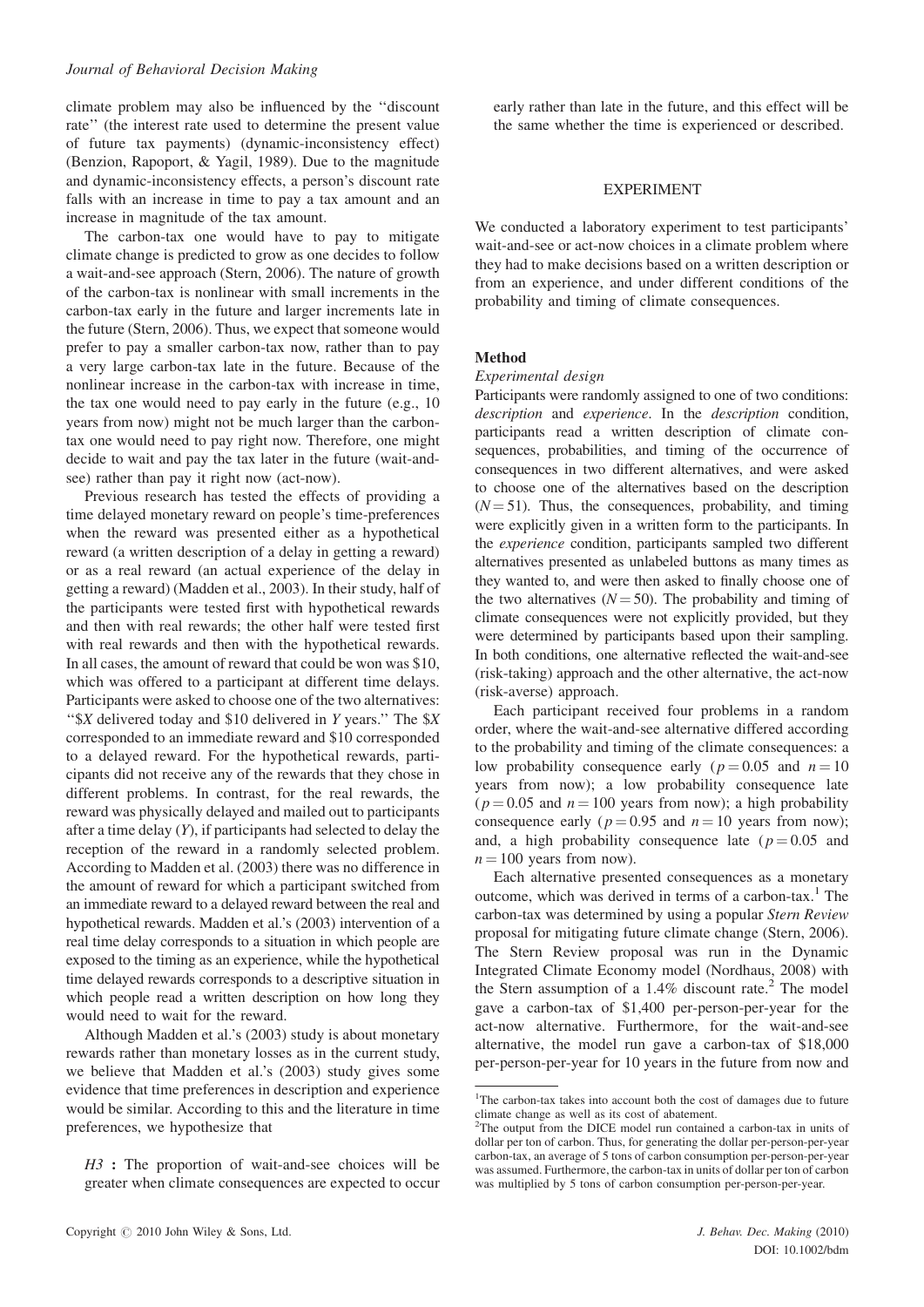

Figure 1. The four problems presented to each participant in the description condition

\$340,000 per-person-per-year for 100 years in the future from now. These carbon-taxes were used as the outcomes in all problems in different conditions.

The description condition. The four problems used in the description condition are shown in Figure 1. The wait-andsee and act-now alternatives were randomly assigned to be shown on the right or left of the computer screen. A participant read and chose one of the two alternatives in each of the four problems, presented one-by-one in random order. In the act-now alternative, a person had to pay a one-time carbon-tax of \$1,400 now for sure. In contrast, in the wait-and-see alternative, Y years from now  $(= 10$  in the early case or  $= 100$  in late case), a person had to pay a one-time carbon-tax of  $X = 18,000$  in the early case or \$340,000 in the late case) with a probability  $p (= .05$  for low or  $= .95$  for high), or \$0 otherwise.

The experience condition. In the experience condition, a participant clicked one of two unlabeled buttons (Figure 2). Each button corresponded to one of the two alternatives, actnow or wait-and-see. Clicking on one of the buttons gave a participant a carbon-tax  $( = $1,400, \text{ if the button assigned to})$ the act-now alternative was chosen). Clicking on the other button gave the participant another carbon-tax (\$X and \$0). The value of \$X could be either \$18,000 in the early case, or \$340,000 in the late case, in the four problems. Furthermore, clicking the wait-and-see alternative delayed the presentation of the carbon-tax by a certain number of years, depending on the timing  $(Y = 10$  years in the early case or  $Y = 100$  years in the late case). One year corresponded to a 1-second of real time-delay. The 1-second to 1-year correspondence is motivated by previous time preference studies with monkeys where a similar magnitude of delay had been used (McClure, Ericson, Laibson, Loewenstein, & Cohen, 2007). Participants were first encouraged to sample both button options as many times as they wanted to, to gain experience in a problem. Sampling essentially meant clicking on one of the two buttons to find out the carbon-tax that a participant would have to pay and to experience the corresponding time delay. A participant was asked to make a final choice by clicking the ''Make Decision'' button after he was satisfied with his sampling. Although sampling the alternatives in a problem did not cost the participants money, it involved different time costs depending on the timing (early, late).



Figure 2. The four problems presented to each participant in the experience condition. The two choice alternatives in each problem were presented as two blank buttons that could be sampled many times by clicking in the buttons. Once a participant had sampled both buttons many times, a final decision could be made by clicking the ''Make Decision'' button followed by the button the participant wanted to choose

To test H1, we compared the proportion of wait-and-see choices across the experience and description conditions. To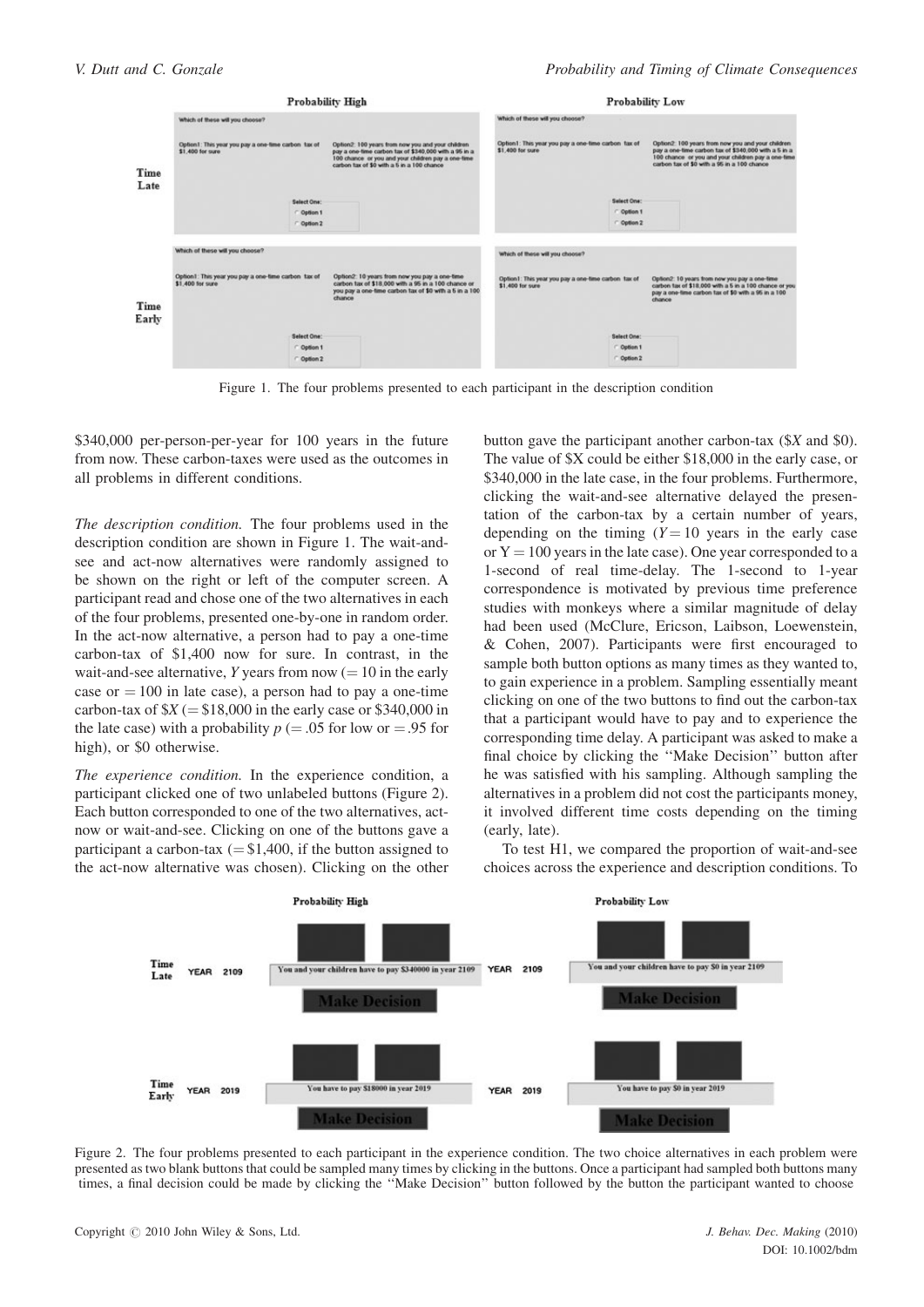test H2, we compared the difference between the proportion of wait-and-see choices in the low probability problems  $(p = 0.05)$  and the proportion of wait-and-see choices in the high probability problems ( $p = 0.95$ ) within the experience and description conditions, respectively. Finally, to test H3, we compared the proportion of wait-and-see choices between problems where the timing was early or late, within the experience and description conditions, respectively.

### Participants

One hundred and one undergraduate and graduate students at Carnegie Mellon University participated in this experiment. Sixty-two percent of the participants were males. Ages ranged from 18 years to 57 years (Mean = 25,  $SD = 8$ ). All participants started with \$7 and depending upon their final choice, they could lose money. Only a participant's final choice in both the experience and description conditions affected the final payment. Participants were told this fact in the instructions before the start of their experiment. The carbon-taxes could be \$1,400 in the act-now and \$0, \$18,000, or \$340,000 in the wait-and-see alternative. To pay participants, we scaled the actual carbon-taxes to smaller amounts. We used a log scaling to calculate a participant's earnings in the experiment. For example, if due to a participant's final decision in a problem, the carbon-tax generated was \$X, then the adjustment to the earnings was  $= -0.1 \times 10^{8}$  and  $(X + 1)$ . Thus, for a \$1,400 tax, a participant lost  $\varphi$ 31. Similarly, for an \$18,000 or a \$340,000 tax, a participant lost  $\dot{\varphi}$ 43 and  $\dot{\varphi}$ 55, respectively. The log scaling ensured that none of the participants lost an amount greater than \$2 in total depending upon the final carbontax they would have to pay in each problem. Also, the use of the log scaling ensured that the effect of differences in the magnitudes of \$1,400, \$18,000, and \$340,000 was similar in the final payment that a participant received. The log scaling was not revealed to participants, but they were told that they might lose up to \$2 depending upon their final decisions in the problems.

### Procedure

Participants read the instructions that appeared on a computer terminal. The experimenter answered any questions before the participant could begin the experiment. As part of the instructions, participants were told to assume that ''they earn a compensation of \$55,000 in 2009'' in each problem presented to them (this was the value for the average per-person-per-year salary projected for 2009 according to the year 2000 U.S. census).

### Results

Across the four problems in the two conditions, experience and description, there was a significantly greater proportion of wait-and-see choices in the experience condition (47%) than in the description condition (33%),  $\chi^2(1) = 8.44$ ,  $p < .01$ ,  $r<sup>3</sup> = .15$ . This result supports H1.

Figure 3 presents the proportion of wait-and-see choices in the experience and description conditions according to the



Figure 3. The proportion of final wait-and-see choices in the experience and description conditions according to the probability of occurrence of future climate consequences (low or high)

probability of the occurrence of consequences (low or high). In experience, there was a significant difference in the proportion of wait-and-see choices when the probability was low (74%) compared to when the probability was high (20%),  $\chi^2(1) = 58.53$ ,  $p < .001$ ,  $r = .54$ . Similarly, in description, there was a significant difference in the proportion of wait-and-see choices when the probability was low (50%) than when the probability was high (14%),  $\chi^2(1) = 29.45, p < .001, r = .38$ . Furthermore, in support of our expectation in H2, the difference in the proportion of wait-and-see choices between the low and high probability (54%) in the experience condition is greater than the difference in the proportion of wait-and-see choices between the low and high probability (36%) in the description condition ( $r_{\text{experience}}$  (= .54) >  $r_{\text{description}}$  (= .38)).

Figure 4 presents the proportion of wait-and-see choices in the experience and description conditions according to the timing of the climate consequences (early or late). In experience, the difference in the proportion of wait-and-see choices when the timing of consequences was early (52%) than late (42%) was not significant,  $\chi^2(1) = 2.01$ , ns,  $r = .10$ . Similarly, in description, the difference in the proportion of wait-and-see choices when the timing of consequences was early (37%) than late (28%) was not significant,  $\chi^2(1)$  = 1.81, ns,  $r = .09$ . Thus, H3 is not supported.



Figure 4. The proportion of final wait-and-see choices in the experience and description conditions according to the timing of <sup>3</sup>The r refers to the effect-size unless otherwise indicated. The referse to the climate consequences (early or late)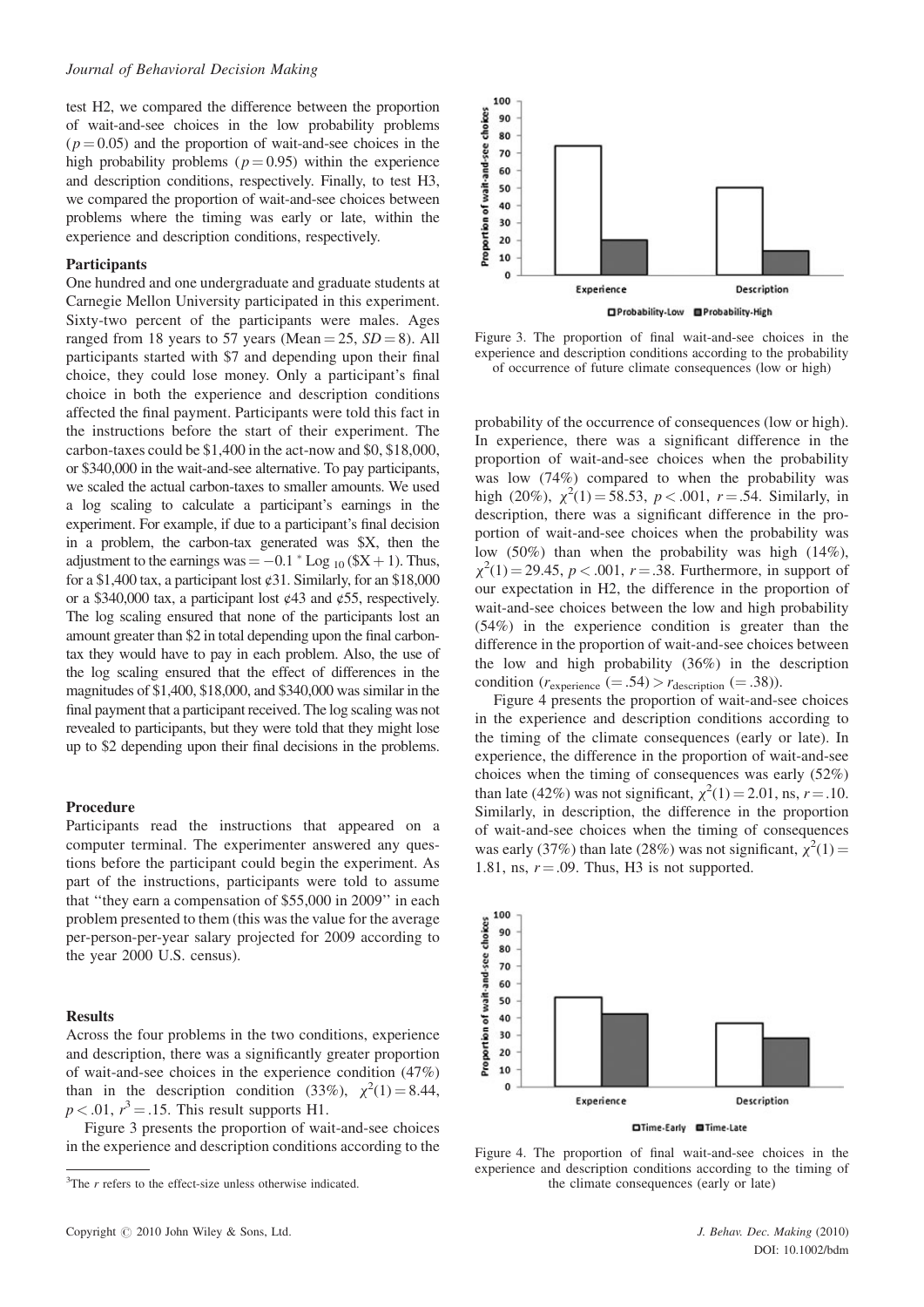Although we did not have a prediction for the interaction between the timing and probability of future climate consequences, we present the combined effects of probability and timing in Figure 5. This figure shows the proportion of wait-and-see choices for each of the four problems used in our experiment. The proportion of waitand-see choices was greater in experience than in description conditions in all cases except for these two: when the probability of the consequence was high and the time was late and when the probability of consequence was high and the time was early. When the probability of the consequence was high and the time was late, there were 10% wait-and-see choices in experience and 12% wait-and-see choices in description  $(\chi^2(1) = 0.13, ns, r = .04)$ . Similarly, when the probability of the consequence was high and the time was early, there were 30% wait-and-see choices in experience and 16% wait-and-see choices in description ( $\chi^2(1) = 2.59$ , ns,  $r = .16$ ). However, when the probability of the consequence was low and the time was early, the proportion of wait-and-and-see choices was significantly greater in the experience condition (74%) than in the description condition (55%),  $\chi^2(1) = 3.99$ ,  $p < .05$ ,  $r = .19$ . Similarly, when the probability of the consequence was low and the time was late, the proportion of wait-and-and-see choices was significantly greater in the experience (74%) than the description (44%) condition,  $\chi^2(1) = 9.30, p < .01, r = .31$ . These results suggest that the wait-and-see choices were directly affected by the low probability of the consequences and not by the time. When the probability of the climate consequences is high, there is a smaller proportion of wait-and-see choices regardless of the time.

#### Sampling in experience

Across all four cases in the experience condition, participants sampled both alternatives less than five times on average (thus, the sample size was very small). The median number of samples of the act-now alternative was: two for lateand-high case, one for late-and-low case, one for early-andhigh case, and one for early-and-low case. Similarly, the median number of samples of the wait-and-see alternative



Figure 5. The proportion of final wait-and-see choices in the experience and description conditions as a function of the time (early or late) and the probability (low or high) of the occurrence of climate consequences

was: one for late-and-high case, one for late-and-low case, one for early-and-high case, and two for early-and-low case. Although the timing of the climate consequences did not affect the proportion of wait-and-see choices (see results above), the timing did affect the sampling of the wait-and-see alternative (the effect of the timing on the act-now alternative was absent with  $z = -0.60$ ,  $p = .55$ , and  $r = .04$ ). Remember, the timing was only manipulated in the wait-and-see alternative and not in the act-now alternative. The number of samples in the wait-and-see alternative for an early timing of consequence (mean  $= 1.76$ ) was significantly greater than the number of samples of the wait-and-see alternative for a late timing (mean = 1.39) with  $z = -2.31$ ,  $p = .02$ , and  $r = .16$ . Furthermore, there was an effect of the probability of the future climate consequences on the number of samples in the act-now alternative (the effect of the probability of the climate consequences on the number of samples of the waitand-see alternative was absent with  $z = -1.48$ ,  $p = .14$ , and  $r = .10$ ). The number of samples in the act-now alternative for a high probability of consequence (mean  $= 1.95$ ) was significantly greater than the number of samples of the act-now alternative for the low probability (mean  $= 1.32$ ) with  $z = -3.14$ ,  $p < .01$ , and  $r = .22$ . Thus, it was as if a participant who encountered the high probability consequence on the wait-and-see alternative, also wanted to check the consequence in the act-now alternative more often than the wait-and-see alternative before making his final choice.

The small sample size in different cases, on account of the probability and the timing of the consequence, made participants observe the low probability consequence at less than its expected probability. Table 1 provides the proportion of wait-and-see choices in different cases as a function of the frequency of observing a low probability consequence as being less than or more than or equal to its expected value. The expected value is determined by the product of " $n$ ," the number of samples of the wait-and-see alternative performed by a participant in a case and " $p$ ," the true probability of observing a low probability consequence in the case. The table shows these percentages for different problem cases, where the monetary consequences, the probability of the non-zero wait-and-see consequence, and the low probability of the wait-and-see consequence are clearly labeled. When the probability of the consequence was low, there was a clear evidence of people behaving as if the low probability consequence had less impact than it deserved according to its objective probability (irrespective of the timing): The proportion of wait-and-see choices, where the low probability was encountered less frequently than expected, was greater than the proportion of wait-and-see choice, where the low probability was encountered as or more frequently than expected (78% >> 40% and 81% >> 29%). However, the proportion of wait-and-see choices, where the high probability was encountered less frequently than expected, was not consistently greater than the proportion of wait-and-see choices, where the high probability was encountered as or more frequently than expected  $(32\% > 17\%$  and  $8\% <$ 100%). This observation is an explanation for a significantly greater proportion of wait-and-see choices in the experience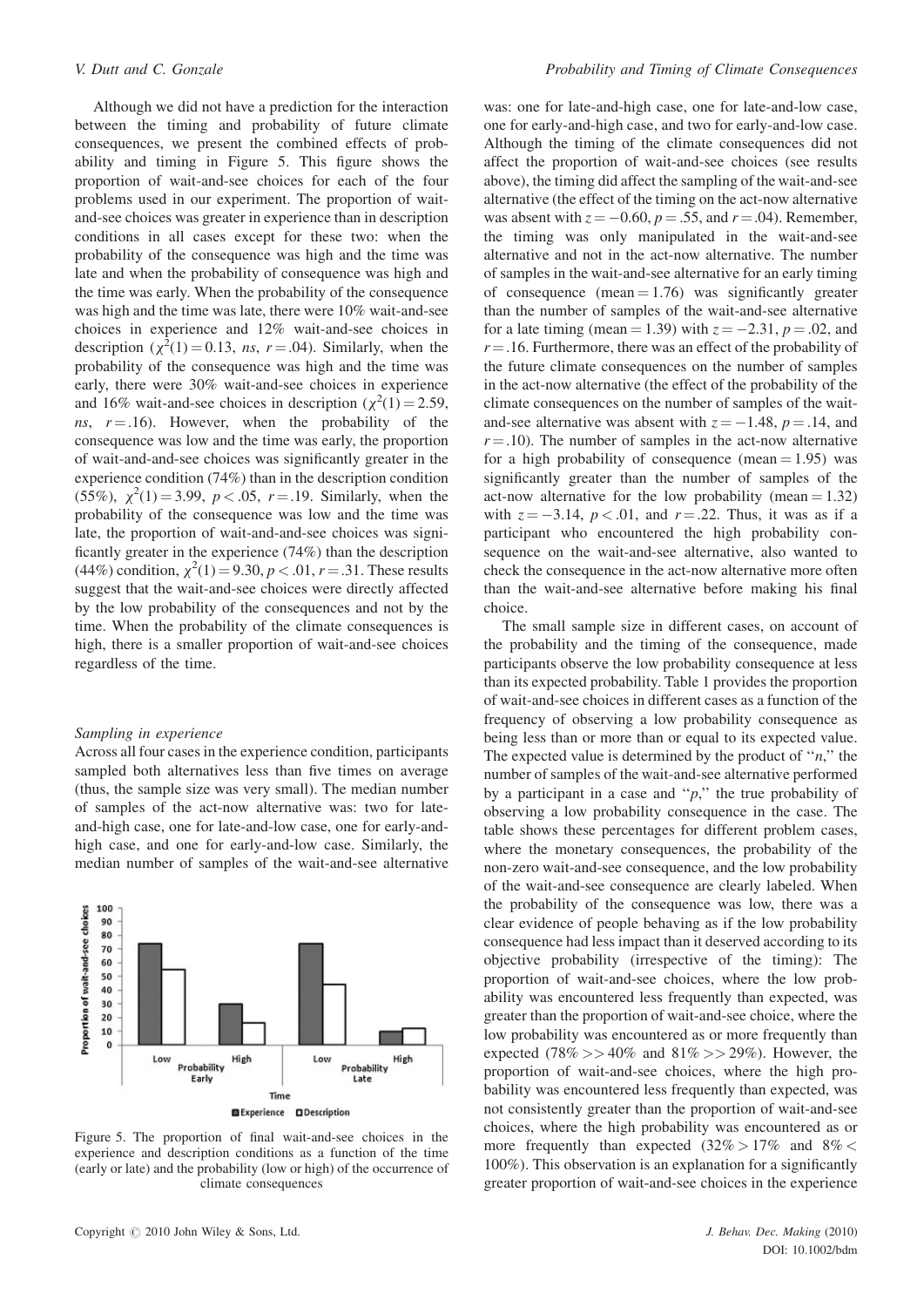Table 1. The proportion of wait-and-see choices with a low probability consequence as a function of the frequency of occurrence of the low probability consequence

| Cases |      | <b>Problems</b>     |                |                                | Proportion of wait-and-see<br>choice (with low probability)<br>consequences) |                |
|-------|------|---------------------|----------------|--------------------------------|------------------------------------------------------------------------------|----------------|
| N     | D    | Wait-and-see choice | Act-now choice | Low probability<br>consequence | $# < np^a$ %                                                                 | $# \ge np^b$ % |
| Early | Low  | \$18,000; 0.05      | \$1,400; 1.0   | \$18,000; 0.05                 | 78 $(35/45)^{\circ}$                                                         | 40(02/05)      |
| Early | High | \$18,000; 0.95      | \$1,400; 1.0   | \$0:0.05                       | 32 (14/44)                                                                   | 17(01/06)      |
| Late  | Low  | \$340,000; 0.05     | \$1,400; 1.0   | \$340,000; 0.05                | 81 (35/43)                                                                   | 29(02/07)      |
| Late  | High | \$340,000; 0.95     | \$1,400; 1.0   | \$0:0.05                       | 08 (04/49)                                                                   | 100(01/01)     |

<sup>a</sup>Proportion of wait-and-see choice with a low probability consequence, where the low probability consequence was encountered less frequently than expected, i.e.,  $n^*p$ , where n is the number of samples of the wait-and-see choice performed by a participant and p is the probability of the occurrence of the low probability consequence

<sup>b</sup>Proportion of wait-and-see choice with a low probability consequence, where the low probability consequence was encountered as or more frequently than expected.

<sup>c</sup>Numbers in brackets refer to the actual frequencies of different proportions.

condition when the probability was low, and a significantly smaller proportion of wait-and-see choices in the experience condition when the probability was high (see Figure 5).

#### DISCUSSION

This research contributes to a better understanding of people's decisions to wait-and-see rather than act-now in a climate problem. We demonstrate that people's support to delay actions to mitigate climate change is largely influenced by the probability of the occurrence of future climate consequences and not by the timing of those occurrences. Further, the decision to choose wait-and-see is influenced by people's experience and exposure to the probability of climate consequences, regardless of its timing.

In general, we find a greater proportion of wait-and-see choices when decisions are made from experience rather than from a written description (H1). In a related research, Dutt and Gonzalez (2010) found that when people are exposed to certain negative experiences and realistic consequences of climate change in a simulation, they reduced the proportion of wait-and-see decisions in a follow-up judgment task compared to participants without the experience in the simulation. The experience gained in the simulation was immediate and certain, because participants were given a constant  $CO<sub>2</sub>$  goal value to maintain by manipulating their yearly  $CO<sub>2</sub>$  emissions and absorption. In contrast, in this study, participants were exposed to future climate consequences that were both probabilistic and uncertain in the timing of their occurrence. Thus, a participant might have to either pay a carbon-tax sometime in the future or no tax at all, where the tax magnitude and time delay were determined by the underlying probability and timing of the consequences. Therefore, results in this study agree with the observations of Dutt and Gonzalez (2010), that experience is a double-edged sword: A certain and more immediate experience reduces people's wait-andsee choices, whereas an uncertain and delayed experience increases their wait-and-see choices for climate.

This research also extends the main findings on decisions from experience and description by analyzing the combined effects of probability and time together. We find that the difference in wait-and-see choices between the low probability and high probability consequences is significantly greater when participants experience the climate consequences than when participants read about the low and high probability climate consequences as a written description (H2).

While making decisions from experience, people behave as if the low probability consequences have less impact than they deserve, according to its objective probabilities, and the high probability consequences have more impact than they deserve, according to their objective probabilities (see Table 1). In contrast, while making decisions from description, people behave as if the high probability consequences have less impact than they deserve, according to its objective probabilities, and the low probability consequences have more impact than they deserve, according to their objective probabilities. This result of less impact of the low probability consequences in experience may be explained further by the known small-sampling effect (Hertwig et al., 2004). In experience, when the probability of a consequence is low, people encounter that low probability consequence less frequently than expected due to their small sampling of the two alternatives, as was found in our results (also see Table 1).

However, when the probabilities and consequences are described rather than experienced, the difference between the low and high probability events is smaller than that in experience. This finding is consistent with the predictions of prospect theory (Kahneman & Tversky, 1979). According to prospect theory, in decisions from description, people behave as if a low probability consequence has more impact than it deserves, according to its objective probability, and a high probability consequence has less impact than it deserves, according to its objective probability. Although in our results, the predictions from prospect theory explain the reduction in the difference in the proportion of wait-and-see choices in description between the low probability and high probability, the difference does not disappear. Thus, we still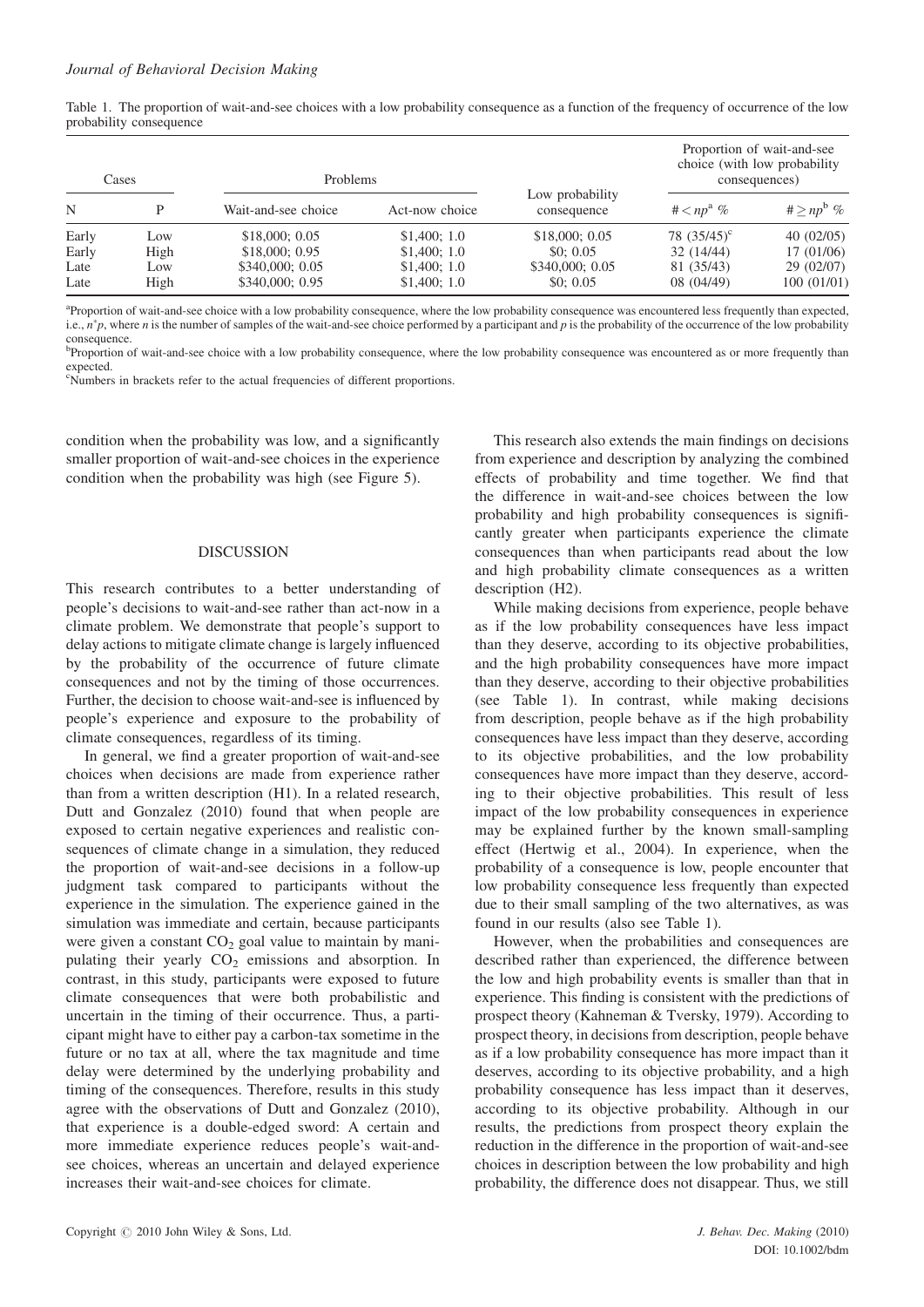find that a significantly greater proportion of people choosing to wait-and-see for the low probability than the high probability in description. One possible reason for this observation could be that the carbon-tax amounts used in the study are different and significantly greater than those that have been used in past studies (Hau et al., 2008; Hertwig, in press; Hertwig & Erev, 2009; Hertwig et al., 2004; Kahneman & Tversky, 1979; Weber et al., 2004) that have documented the results of people's risk preferences in decisions from description.

Furthermore, we find there was no significant difference in the proportion of wait-and-see choices between times that were early or late, when participants experienced or read descriptions of carbon-tax consequences. This finding is the most surprising and unexpected given that people would tend to adopt a wait-and-see approach because the detrimental consequences are expected to happen in the distant future and not in the present. One explanation is that the timing is observed by people in the study as something that creates a wait and thus a cost. However, in the real world, the time delay might not necessarily be perceived as a cost (because when people decide to wait in the real world, they might spend that waiting time in more productive activities). The support for this observation comes from the fact that the time, early and late, did influence the number of samples people made of the wait-and-see alternative (on account of the late time being perceived by people as costly). However, another explanation for the lack of difference could also be that the early and late times were not salient enough in the study. The lack of saliency could be due to an enormously scaled-down version of the ''real experience,'' where 1 year corresponded to a 1-second of real-time delay in experience and no time delay in description. Although there was no difference in the proportion of wait-and-see choices between times that were early or late, our findings do support those by Madden et al. (2003), who found that although there were significant differences in choices for delayed and immediate rewards (unlike us); the direction of the difference was the same when the time was either experienced or described. We plan to do follow-up studies to test the effects of early and late time after we have taken into account the above listed factors that could potentially be reasons for the lack of difference.

In the past, the JDM literature has documented the individual effects of the probability and timing of consequences on people's risk- and time-preferences, respectively. However, we know little about how choices are influenced by the experience and description of both the timing and the probability of the consequences. Our findings indicate that people's wait-and-see choices for climate are influenced primarily by their perception of the probability of climate consequences. Thus, a person's choice to waitand-see is governed by a low or high probability of future climate consequence. A low probability has a moderating effect in the presentation of high taxes in the case of an early or late timing of a consequence: an early or late time makes the magnitude of carbon-tax high; however, a low probability makes a high tax-consequence rare. This explanation is confirmed by the fact that the difference in the proportion of wait-and-see choices disappeared when an early or late

timing of climate consequence incurred a large tax that occurred with a high probability, in which case, very few people chose the wait-and-see alternative.

We presented people with consequences of future climate change as carbon taxes. This is, of course, legitimate and also makes experimentation easier as different alternatives can easily be compared by participants. However, we believe that there are other ways of simulating people's imagination and giving people experiences of climate consequences that are different from tax payments. For example, in the past, Dutt & Gonzalez (2009) have given participants experiences of climate change by showing them the effects of the  $CO<sub>2</sub>$  emissions on the  $CO<sub>2</sub>$  concentration levels. Furthermore, Dutt and Gonzalez (2009) associated the increases in the  $CO<sub>2</sub>$  concentration levels above a pre-define goal with a corresponding increase in temperature and sea level rise in the world. Similarly, some other means of providing climate experiences could be in the form of pictures of objects that participants associate with (e.g., a house one would live-in, which is close to a sea coast), and how those objects might be affected by climate change (e.g., severe waves and winds due to future climate change).

Finally, one might argue that it is possible that the likelihood of climate change is currently high, but the probability that specific intervention and/or research programs are cost effective, is low. It is to be noted that the carbon tax consequences that people faced in different problems in the study included both costs of damages due to future climate change as well as costs of abatement of climate change (the latter cost forms a part of the cost of different interventions). Thus, another possible explanation of a greater wait-andsee in experience compared to description could be that our experience with climate interventions can reduce our tendency to invest in addressing climate change because these interventions are perceived as costly. Also, as observed in our results, one might show more support for the wait-andsee alternative after costly experiences of an intervention. However, one should also acknowledge that currently we do not know whether the probability associated with future climate change, or whether the probability of the costeffectiveness of its interventions in the future will be low or high. Thus, in the study, we assumed both possibilities, i.e., when the probability is *low* in the future and when the probability is high in the future. Although in the study, we provided tax consequences that were detached from a particular climate intervention, it will be interesting to test whether the experience of one of the intervention programs (e.g., switching off lights in one's home for 1 hour in the evening) could reduce our tendency to invest in addressing the climate change issue due to it being costly and due to the probability of the intervention's cost-effectiveness being low currently, and it being low or high in the future.

# Contributions of the study to judgment and decision making

Unlike previous studies on decisions from experience and description, where only the probability of the risky outcomes was manipulated, we manipulate both the probability and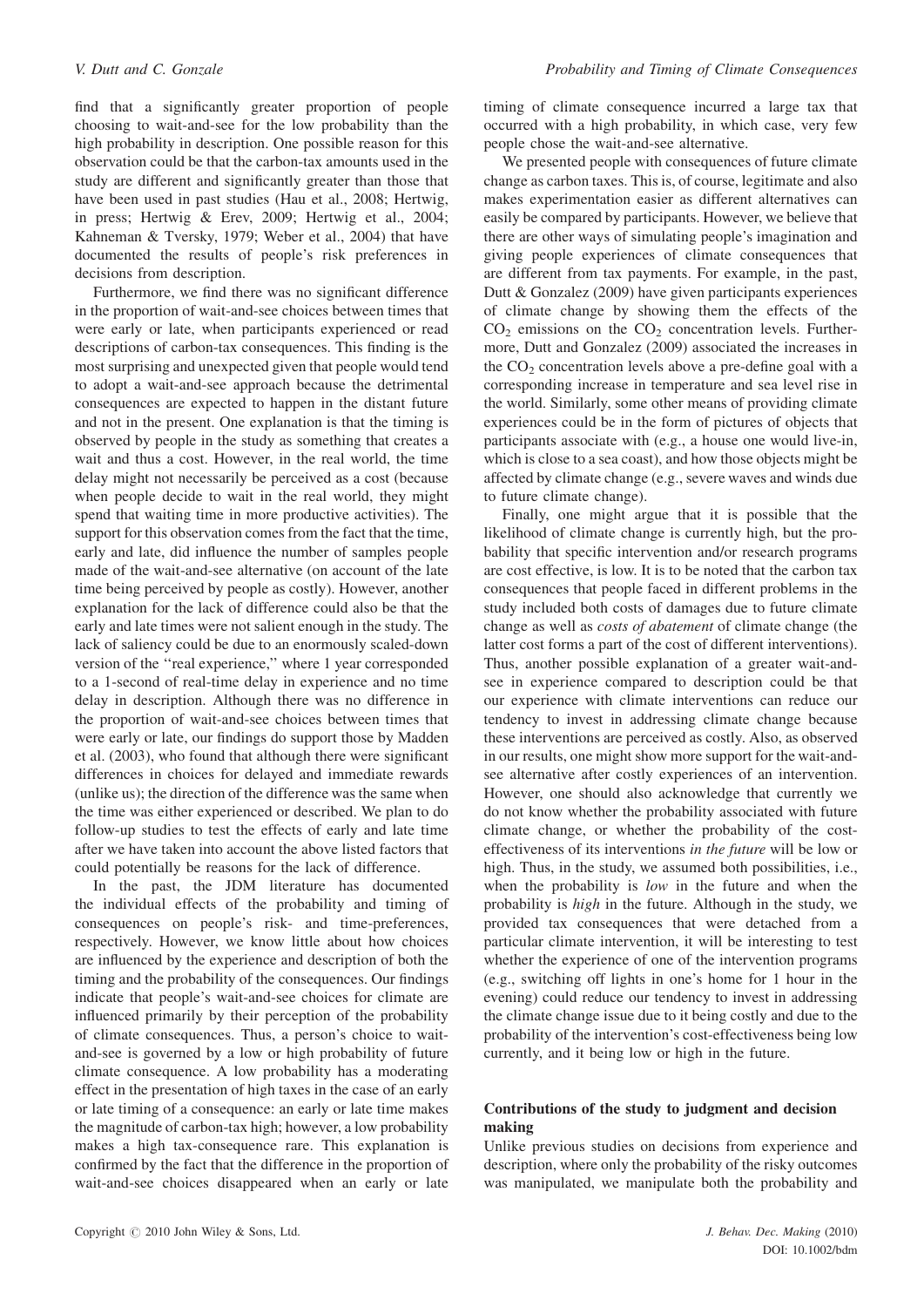### Journal of Behavioral Decision Making

timing in a problem involving a binary-choice in conditions of experience and description in this study. This unique manipulation allows us to experiment with a practical problem with distinctive characteristics like climate, where the consequences are both probabilistic and delayed in time, and to measure how these factors interact together to influence people's wait-and-see choices. Although this study applied JDM principles to people's wait-and-see behavior on climate, similar applicative contributions of decisions from experience and description paradigms have been made in other practical problems. For example, Shafir, Reich, Tsur, Erev, and Lotem (2008) have demonstrated the certainty effect in descriptive-based and reversed-certainty effect in experience-based choice both for bumble bees as well as humans. Similarly, Yechiam, Barron, and Erev (2005) have demonstrated that the risk sensitivity of local Israeli residents differ from those of the international tourists on account of their personal experiences. Yechiam et al. (2005) have reported similar findings in a laboratory experiment involving a binary-choice problem.

We believe that the distinctive characteristics of the climate problem make it both interesting and challenging to apply the theories and methods of JDM research. Thus, unlike other problems, the climate problem is naturally suited to and allows us to test the joint effects of the probability and timing of consequences in a single problem on people's wait-and-see choices.

### Implications of the findings to policy

There is little scientific doubt that climate change will occur if we continue on a path of increasing greenhouse gas emissions (IPCC, 2007). According to Weber (2006), an act-now approach could be adopted if the consequences due to climate change could arouse visceral reactions of fear in the minds of the general public. One method for doing so is to provide climate consequences that are either descriptive or experiential. The descriptive information could appear using letters and numbers, whereas the experiential information could form a part of a figure or imagery (i.e., through commercials and movies like An Inconvenient Truth or The Day After Tomorrow) (Leiserowitz, 2004) or a dynamic simulation (Dutt & Gonzalez, 2010). Our results show that people like to act-now when they either experience or read a written description of climate consequences that communicates a high probability of climate consequences occurring in the future. Thus, based upon our results, one way to evoke visceral reactions of fear or a conscious awakening is to present people with descriptions and experiences of future climate consequences that make them perceive these consequences as occurring with a high probability in the future. In fact, Leiserowitz (2004) found that a greater proportion of people who watched the movie, The Day After Tomorrow, wanted to act now on the climate problem than those who did not watch the movie. Future research that applies JDM principles on climate change would benefit by building upon the findings of this study.

# ACKNOWLEDGEMENTS

This research was partially supported by the National Science Foundation (Human and Social Dynamics: Decision, Risk, and Uncertainty, Award number: 0624228) award to Cleotilde Gonzalez. The authors thank Tomas Lejarraga, Hau-yu Wong, and Michael Yu, Dynamic Decision Making Laboratory, Carnegie Mellon University for their insightful comments.

#### REFERENCES

- Ainslie, G. (1975). Specious reward: A behavioral theory of impulsiveness and impulse control. Psychological Bulletin, 82, 463– 496. DOI: 10.1037/h0076860
- APA. (2009). Psychology and global climate change: Addressing a multi-faceted phenomenon and set of challenges. Retrieved from http://www.apa.org/science/climate-change/
- Barron, G., & Erev, I. (2003). Small feedback-based decisions and their limited correspondence to description-based decisions. Journal of Behavioral Decision Making, 16, 215–233. DOI: 10.1002/bdm.443
- Benzion, U., Rapoport, A., & Yagil, J. (1989). Discount rates inferred from decisions: An experimental study. Management Science, 35, 270–284. DOI: 10.1287/mnsc.35.3.270
- Cohen, M., Jaffray, J. Y., & Said, T. (1987). Experimental comparison of individual behavior under risk and under uncertainty for gains and for losses. Organizational Behavior and Human Decision Processes, 39, 1–22. DOI: 10.1016/0749-5978(87)90043-4
- Condon, S. (2010). Conservatives use ''Snowmageddon'' to mock global warming. CBS News. Retrieved from http://www.cbsnews. com/8301-5035 44\_162-6194071-503544.html
- Dutt, V., & Gonzalez, C. (2009). Human control of climate. Manuscript submitted for publication.
- Dutt, V., & Gonzalez, C. (2010). Decisions from experience reduces ''wait-and-see'' behavior in climate change. Manuscript submitted for publication.
- Feldman, S. (2010). EU Climate Chief: U.S. climate law needed for global deal [Blog post]. Retrieved from http://solveclimate.com/ blog/20100511/eu-climate-chief-u-s-climate-law-needed-globaldeal
- Fishburn, P. C., & Kochenberger, G. A. (1979). Two- piece von Neumann- Morgenstern utility functions. Decision Sciences, 10, 503–518. DOI: 10.1111/j.1540-5915.1979.tb00043.x
- Gonzalez, C., & Dutt, V. (2010). Instance-based learning model: Integrating sampling and repeated choice paradigms. Manuscript submitted for publication.
- Gottlieb, D. A., Weiss, T., & Chapman, G. B. (2007). The format in which uncertainty information is presented affects decision biases. Psychological Science, 15, 240–246. DOI: 10.1111/ j.1467-9280.2007.01883.x
- Hau, R., Pleskac, T. J., Kiefer, J., & Hertwig, R. (2008). The description–experience gap in risky choice: The role of sample size and experienced probabilities. Journal of Behavioral Decision Making, 21, 493–518. DOI: 10.1002/bdm.598
- Hershey, J. C., & Schoemaker, P. J. H. (1980). Risk taking and problem context in the domain of losses: An expected utility analysis. Journal of Risk and Insurance, 47, 111–132. Retrieved from http://www.jstor.org/stable/pdfplus/252685.pdf?acceptTC= true
- Hertwig, R. (in press). The psychology and rationality of decisions from experience. Synthese.
- Hertwig, R., Barron, G., Weber, E. U., & Erev, I. (2004). Decisions from experience and the effect of rare events in risky choice. Psychological Science, 15(8), 534–539. DOI: 10.1111/j.0956- 7976.2004.00715.x